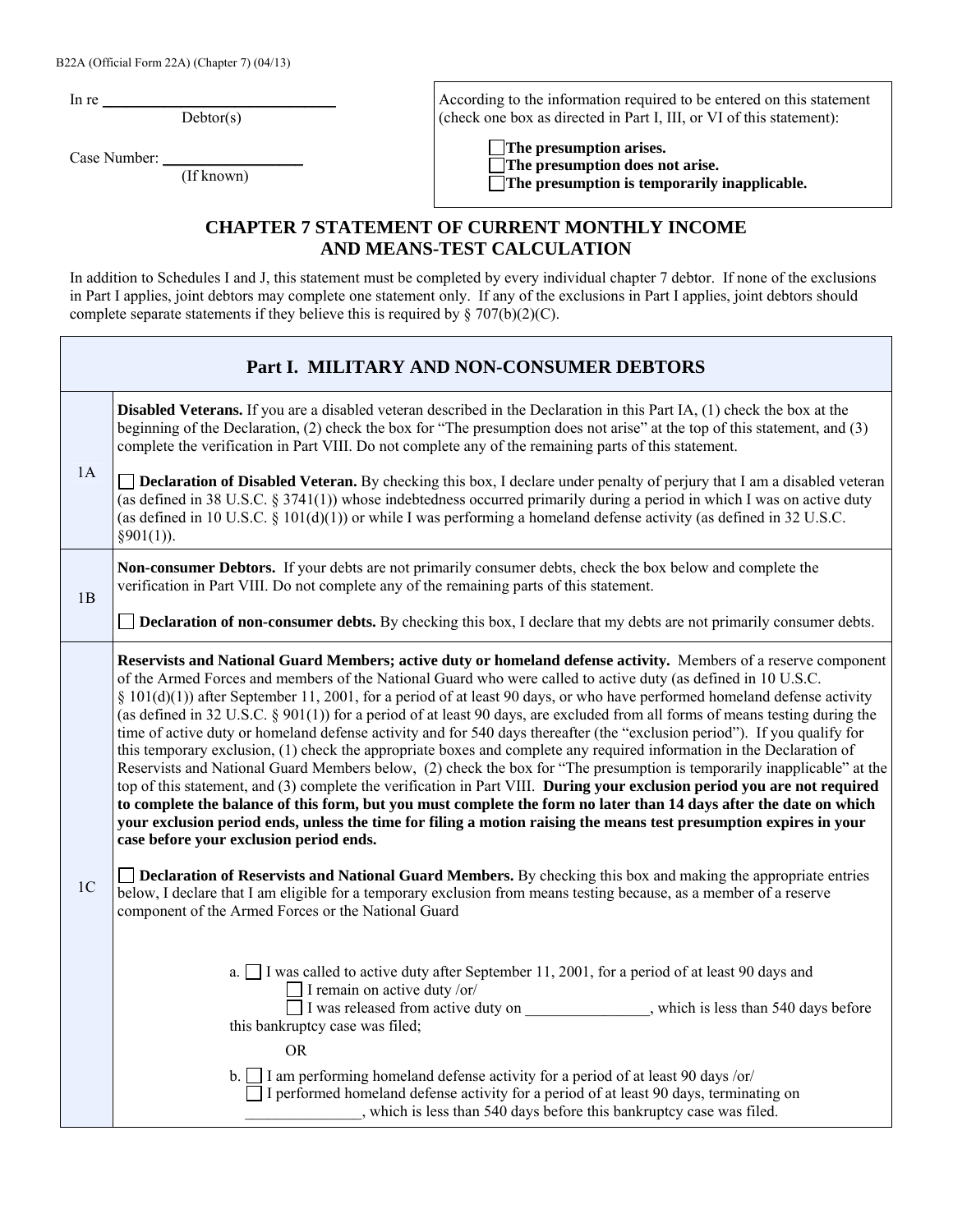2

| $\frac{1}{2}$                                                                                                                                                                                                                                                                                                                                                                                                                    |          |                 |
|----------------------------------------------------------------------------------------------------------------------------------------------------------------------------------------------------------------------------------------------------------------------------------------------------------------------------------------------------------------------------------------------------------------------------------|----------|-----------------|
| Part II. CALCULATION OF MONTHLY INCOME FOR § 707(b)(7) EXCLUSION                                                                                                                                                                                                                                                                                                                                                                 |          |                 |
| Marital/filing status. Check the box that applies and complete the balance of this part of this statement as directed.                                                                                                                                                                                                                                                                                                           |          |                 |
| a. $\Box$ Unmarried. Complete only Column A ("Debtor's Income") for Lines 3-11.                                                                                                                                                                                                                                                                                                                                                  |          |                 |
| b. Married, not filing jointly, with declaration of separate households. By checking this box, debtor declares under<br>penalty of perjury: "My spouse and I are legally separated under applicable non-bankruptcy law or my spouse and I<br>are living apart other than for the purpose of evading the requirements of $\S 707(b)(2)(A)$ of the Bankruptcy Code."<br>Complete only Column A ("Debtor's Income") for Lines 3-11. |          |                 |
| c. Married, not filing jointly, without the declaration of separate households set out in Line 2.b above. Complete both<br>Column A ("Debtor's Income") and Column B ("Spouse's Income") for Lines 3-11.                                                                                                                                                                                                                         |          |                 |
| d. ■ Married, filing jointly. Complete both Column A ("Debtor's Income") and Column B ("Spouse's Income") for<br><b>Lines 3-11.</b>                                                                                                                                                                                                                                                                                              |          |                 |
| All figures must reflect average monthly income received from all sources, derived during<br>$\mathcal{A}_1$ , the set of the formula contracts. Client $A_1$ , it is denoted by the set of the set of the set of $\mathcal{A}_2$ ,                                                                                                                                                                                              | Column A | <b>Column B</b> |

|                |                                                                                                                                                                                                                                                                                                                                                       | All figures must reflect average monthly income received from all sources, derived during<br>the six calendar months prior to filing the bankruptcy case, ending on the last day of the<br>month before the filing. If the amount of monthly income varied during the six months, you<br>must divide the six-month total by six, and enter the result on the appropriate line.                                                                             |           | <b>Column A</b><br>Debtor's<br><b>Income</b> | <b>Column B</b><br>Spouse's<br><b>Income</b> |    |
|----------------|-------------------------------------------------------------------------------------------------------------------------------------------------------------------------------------------------------------------------------------------------------------------------------------------------------------------------------------------------------|------------------------------------------------------------------------------------------------------------------------------------------------------------------------------------------------------------------------------------------------------------------------------------------------------------------------------------------------------------------------------------------------------------------------------------------------------------|-----------|----------------------------------------------|----------------------------------------------|----|
| 3              |                                                                                                                                                                                                                                                                                                                                                       | Gross wages, salary, tips, bonuses, overtime, commissions.                                                                                                                                                                                                                                                                                                                                                                                                 |           |                                              | $\mathbb{S}$                                 | \$ |
| $\overline{4}$ |                                                                                                                                                                                                                                                                                                                                                       | Income from the operation of a business, profession or farm. Subtract Line b from Line a<br>and enter the difference in the appropriate column(s) of Line 4. If you operate more than one<br>business, profession or farm, enter aggregate numbers and provide details on an attachment.<br>Do not enter a number less than zero. Do not include any part of the business expenses<br>entered on Line b as a deduction in Part V.                          |           |                                              |                                              |    |
|                | a.                                                                                                                                                                                                                                                                                                                                                    | Gross receipts                                                                                                                                                                                                                                                                                                                                                                                                                                             | \$        |                                              |                                              |    |
|                | b.                                                                                                                                                                                                                                                                                                                                                    | Ordinary and necessary business expenses                                                                                                                                                                                                                                                                                                                                                                                                                   | \$        |                                              |                                              |    |
|                | c.                                                                                                                                                                                                                                                                                                                                                    | Business income                                                                                                                                                                                                                                                                                                                                                                                                                                            |           | Subtract Line b from Line a                  | \$                                           | \$ |
| 5              | a.<br>b.<br>$\mathbf{c}$ .                                                                                                                                                                                                                                                                                                                            | Rent and other real property income. Subtract Line b from Line a and enter the difference<br>in the appropriate column(s) of Line 5. Do not enter a number less than zero. Do not include<br>any part of the operating expenses entered on Line b as a deduction in Part V.<br>Gross receipts<br>Ordinary and necessary operating expenses<br>Rent and other real property income                                                                          | \$<br>\$  | Subtract Line b from Line a                  | \$                                           | \$ |
| 6              |                                                                                                                                                                                                                                                                                                                                                       | Interest, dividends and royalties.                                                                                                                                                                                                                                                                                                                                                                                                                         |           |                                              | \$                                           | \$ |
| $\overline{7}$ |                                                                                                                                                                                                                                                                                                                                                       | Pension and retirement income.                                                                                                                                                                                                                                                                                                                                                                                                                             |           |                                              | \$                                           | \$ |
| $\,8\,$        |                                                                                                                                                                                                                                                                                                                                                       | Any amounts paid by another person or entity, on a regular basis, for the household<br>expenses of the debtor or the debtor's dependents, including child support paid for that<br>purpose. Do not include alimony or separate maintenance payments or amounts paid by<br>your spouse if Column B is completed. Each regular payment should be reported in only one<br>column; if a payment is listed in Column A, do not report that payment in Column B. |           |                                              | \$                                           | \$ |
| $\mathbf{9}$   | <b>Unemployment compensation.</b> Enter the amount in the appropriate column(s) of Line 9.<br>However, if you contend that unemployment compensation received by you or your spouse<br>was a benefit under the Social Security Act, do not list the amount of such compensation in<br>Column A or B, but instead state the amount in the space below: |                                                                                                                                                                                                                                                                                                                                                                                                                                                            |           |                                              |                                              |    |
|                |                                                                                                                                                                                                                                                                                                                                                       | Unemployment compensation claimed to<br>be a benefit under the Social Security Act                                                                                                                                                                                                                                                                                                                                                                         | Debtor \$ | Spouse \$                                    | \$                                           | \$ |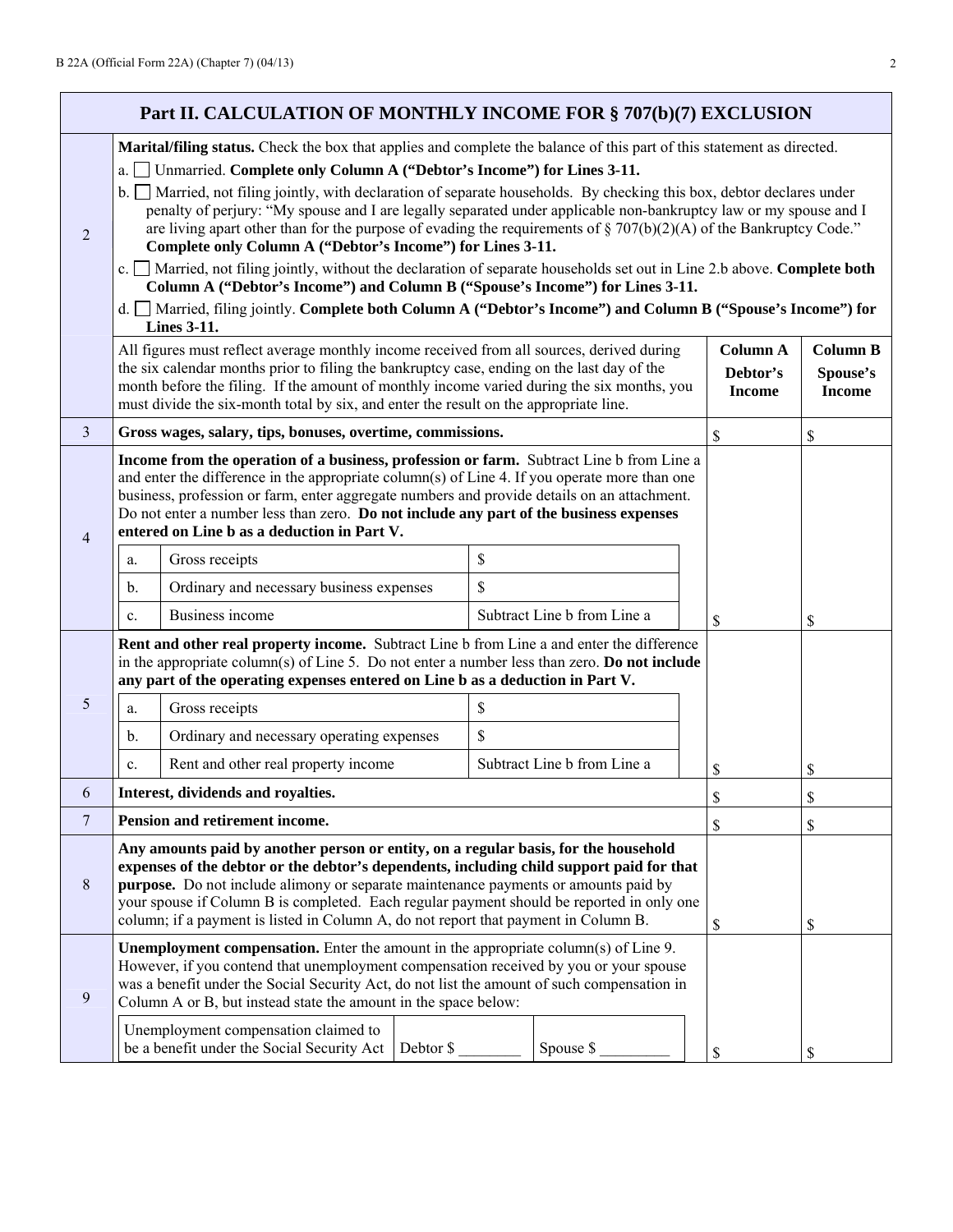|    | B 22A (Official Form 22A) (Chapter 7) (04/13)                                                                                                                                                                                                                                                                                                                                                                                                                                                                         |             |   |    |  |
|----|-----------------------------------------------------------------------------------------------------------------------------------------------------------------------------------------------------------------------------------------------------------------------------------------------------------------------------------------------------------------------------------------------------------------------------------------------------------------------------------------------------------------------|-------------|---|----|--|
| 10 | <b>Income from all other sources.</b> Specify source and amount. If necessary, list additional<br>sources on a separate page. Do not include alimony or separate maintenance payments<br>paid by your spouse if Column B is completed, but include all other payments of<br>alimony or separate maintenance. Do not include any benefits received under the Social<br>Security Act or payments received as a victim of a war crime, crime against humanity, or as a<br>victim of international or domestic terrorism. |             |   |    |  |
|    | a.                                                                                                                                                                                                                                                                                                                                                                                                                                                                                                                    | \$          |   |    |  |
|    | $\mathbf{b}$ .                                                                                                                                                                                                                                                                                                                                                                                                                                                                                                        | $\mathbf S$ |   |    |  |
|    | Total and enter on Line 10                                                                                                                                                                                                                                                                                                                                                                                                                                                                                            |             | S | \$ |  |
| 11 | <b>Subtotal of Current Monthly Income for § 707(b)(7).</b> Add Lines 3 thru 10 in Column A,<br>and, if Column B is completed, add Lines 3 through 10 in Column B. Enter the total(s).<br>\$<br><b>S</b>                                                                                                                                                                                                                                                                                                               |             |   |    |  |
| 12 | Total Current Monthly Income for § 707(b)(7). If Column B has been completed, add<br>Line 11, Column A to Line 11, Column B, and enter the total. If Column B has not been<br>\$<br>completed, enter the amount from Line 11, Column A.                                                                                                                                                                                                                                                                               |             |   |    |  |
|    | Part III. APPLICATION OF § 707(b)(7) EXCLUSION                                                                                                                                                                                                                                                                                                                                                                                                                                                                        |             |   |    |  |
| 13 | <b>Annualized Current Monthly Income for § 707(b)(7).</b> Multiply the amount from Line 12 by the number<br>12 and enter the result.<br><sup>S</sup>                                                                                                                                                                                                                                                                                                                                                                  |             |   |    |  |
| 14 | Applicable median family income. Enter the median family income for the applicable state and household<br>size. (This information is available by family size at www.usdoj.gov/ust/ or from the clerk of the<br>bankruptcy court.)                                                                                                                                                                                                                                                                                    |             |   |    |  |
|    | \$.                                                                                                                                                                                                                                                                                                                                                                                                                                                                                                                   |             |   |    |  |
|    | <b>Application of Section 707(b)(7).</b> Check the applicable box and proceed as directed.                                                                                                                                                                                                                                                                                                                                                                                                                            |             |   |    |  |
| 15 | The amount on Line 13 is less than or equal to the amount on Line 14. Check the box for "The presumption does"<br>not arise" at the top of page 1 of this statement, and complete Part VIII; do not complete Parts IV, V, VI or VII.                                                                                                                                                                                                                                                                                  |             |   |    |  |
|    | The amount on Line 13 is more than the amount on Line 14. Complete the remaining parts of this statement.                                                                                                                                                                                                                                                                                                                                                                                                             |             |   |    |  |

## **Complete Parts IV, V, VI, and VII of this statement only if required. (See Line 15.)**

|                                                                                                                                                                                                                                                                                                                                                                                                                                                                                                                                                                                                                                                                              | Part IV. CALCULATION OF CURRENT MONTHLY INCOME FOR § 707(b)(2) |                                                                                                    |   |  |  |  |
|------------------------------------------------------------------------------------------------------------------------------------------------------------------------------------------------------------------------------------------------------------------------------------------------------------------------------------------------------------------------------------------------------------------------------------------------------------------------------------------------------------------------------------------------------------------------------------------------------------------------------------------------------------------------------|----------------------------------------------------------------|----------------------------------------------------------------------------------------------------|---|--|--|--|
| 16                                                                                                                                                                                                                                                                                                                                                                                                                                                                                                                                                                                                                                                                           |                                                                | Enter the amount from Line 12.                                                                     | D |  |  |  |
| <b>Marital adjustment.</b> If you checked the box at Line 2.c, enter on Line 17 the total of any income listed in<br>Line 11, Column B that was NOT paid on a regular basis for the household expenses of the debtor or the<br>debtor's dependents. Specify in the lines below the basis for excluding the Column B income (such as<br>payment of the spouse's tax liability or the spouse's support of persons other than the debtor or the debtor's<br>dependents) and the amount of income devoted to each purpose. If necessary, list additional adjustments on<br>a separate page. If you did not check box at Line 2.c, enter zero.<br>17<br>a.<br>b.<br>\$<br>c.<br>¢ |                                                                |                                                                                                    |   |  |  |  |
| Total and enter on Line 17.                                                                                                                                                                                                                                                                                                                                                                                                                                                                                                                                                                                                                                                  |                                                                |                                                                                                    |   |  |  |  |
| 18                                                                                                                                                                                                                                                                                                                                                                                                                                                                                                                                                                                                                                                                           |                                                                | <b>Current monthly income for § 707(b)(2).</b> Subtract Line 17 from Line 16 and enter the result. |   |  |  |  |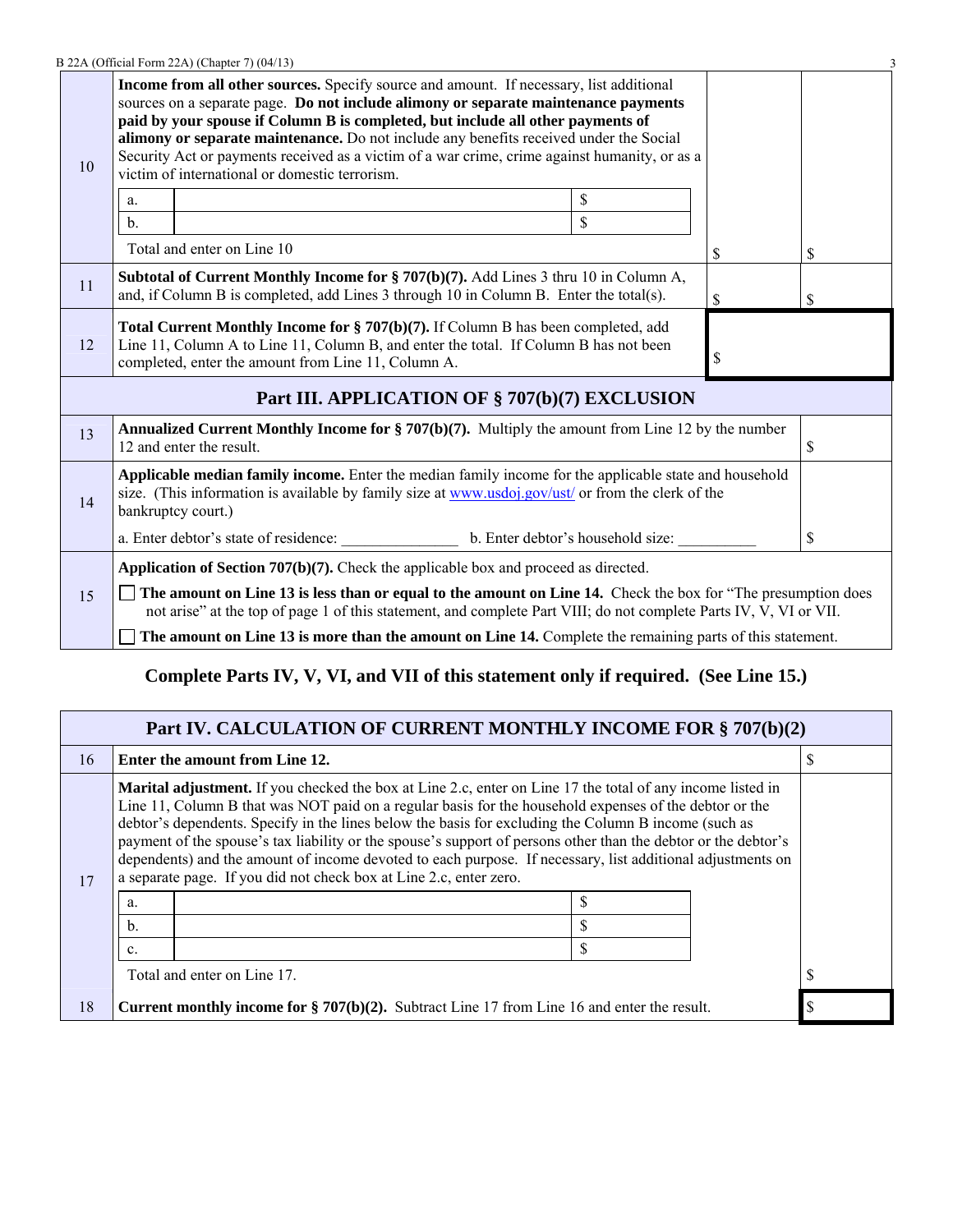## **Part V. CALCULATION OF DEDUCTIONS FROM INCOME**

## **Subpart A: Deductions under Standards of the Internal Revenue Service (IRS)**

|     | homo unuer o lundur do or the miller                                                                                                                                                                                                                                                                                                                                                                                                                                                                                                                                                                                                                                                                                                                                                                                                                                                                                                                                                                                                                                                                                                                   |                                                                                             |  |     |                   |                                  |  |    |
|-----|--------------------------------------------------------------------------------------------------------------------------------------------------------------------------------------------------------------------------------------------------------------------------------------------------------------------------------------------------------------------------------------------------------------------------------------------------------------------------------------------------------------------------------------------------------------------------------------------------------------------------------------------------------------------------------------------------------------------------------------------------------------------------------------------------------------------------------------------------------------------------------------------------------------------------------------------------------------------------------------------------------------------------------------------------------------------------------------------------------------------------------------------------------|---------------------------------------------------------------------------------------------|--|-----|-------------------|----------------------------------|--|----|
| 19A | National Standards: food, clothing and other items. Enter in Line 19A the "Total" amount from IRS<br>National Standards for Food, Clothing and Other Items for the applicable number of persons. (This<br>information is available at www.usdoj.gov/ust/ or from the clerk of the bankruptcy court.) The applicable<br>number of persons is the number that would currently be allowed as exemptions on your federal income tax<br>return, plus the number of any additional dependents whom you support.                                                                                                                                                                                                                                                                                                                                                                                                                                                                                                                                                                                                                                              |                                                                                             |  |     | \$                |                                  |  |    |
| 19B | National Standards: health care. Enter in Line a1 below the amount from IRS National Standards for Out-<br>of-Pocket Health Care for persons under 65 years of age, and in Line a2 the IRS National Standards for Out-<br>of-Pocket Health Care for persons 65 years of age or older. (This information is available at<br>www.usdoj.gov/ust/ or from the clerk of the bankruptcy court.) Enter in Line b1 the applicable number of<br>persons who are under 65 years of age, and enter in Line b2 the applicable number of persons who are 65<br>years of age or older. (The applicable number of persons in each age category is the number in that category<br>that would currently be allowed as exemptions on your federal income tax return, plus the number of any<br>additional dependents whom you support.) Multiply Line a1 by Line b1 to obtain a total amount for persons<br>under 65, and enter the result in Line c1. Multiply Line a2 by Line b2 to obtain a total amount for persons 65<br>and older, and enter the result in Line c2. Add Lines c1 and c2 to obtain a total health care amount, and<br>enter the result in Line 19B. |                                                                                             |  |     |                   |                                  |  |    |
|     |                                                                                                                                                                                                                                                                                                                                                                                                                                                                                                                                                                                                                                                                                                                                                                                                                                                                                                                                                                                                                                                                                                                                                        | Persons under 65 years of age                                                               |  |     |                   | Persons 65 years of age or older |  |    |
|     | a1.                                                                                                                                                                                                                                                                                                                                                                                                                                                                                                                                                                                                                                                                                                                                                                                                                                                                                                                                                                                                                                                                                                                                                    | Allowance per person                                                                        |  | a2. |                   | Allowance per person             |  |    |
|     | b1.                                                                                                                                                                                                                                                                                                                                                                                                                                                                                                                                                                                                                                                                                                                                                                                                                                                                                                                                                                                                                                                                                                                                                    | Number of persons                                                                           |  | b2. | Number of persons |                                  |  |    |
|     | $c1$ .                                                                                                                                                                                                                                                                                                                                                                                                                                                                                                                                                                                                                                                                                                                                                                                                                                                                                                                                                                                                                                                                                                                                                 | Subtotal                                                                                    |  | c2. | Subtotal          |                                  |  | \$ |
| 20A | Local Standards: housing and utilities; non-mortgage expenses. Enter the amount of the IRS Housing and<br>Utilities Standards; non-mortgage expenses for the applicable county and family size. (This information is<br>available at www.usdoj.gov/ust/ or from the clerk of the bankruptcy court). The applicable family size<br>consists of the number that would currently be allowed as exemptions on your federal income tax return, plus<br>the number of any additional dependents whom you support.                                                                                                                                                                                                                                                                                                                                                                                                                                                                                                                                                                                                                                            |                                                                                             |  | \$  |                   |                                  |  |    |
| 20B | Local Standards: housing and utilities; mortgage/rent expense. Enter, in Line a below, the amount of the<br>IRS Housing and Utilities Standards; mortgage/rent expense for your county and family size (this<br>information is available at www.usdoj.gov/ust/ or from the clerk of the bankruptcy court) (the applicable<br>family size consists of the number that would currently be allowed as exemptions on your federal income tax<br>return, plus the number of any additional dependents whom you support); enter on Line b the total of the<br>Average Monthly Payments for any debts secured by your home, as stated in Line 42; subtract Line b from<br>Line a and enter the result in Line 20B. Do not enter an amount less than zero.                                                                                                                                                                                                                                                                                                                                                                                                     |                                                                                             |  |     |                   |                                  |  |    |
|     | a.                                                                                                                                                                                                                                                                                                                                                                                                                                                                                                                                                                                                                                                                                                                                                                                                                                                                                                                                                                                                                                                                                                                                                     | IRS Housing and Utilities Standards; mortgage/rental expense                                |  |     |                   | \$                               |  |    |
|     | $\mathbf b$ .                                                                                                                                                                                                                                                                                                                                                                                                                                                                                                                                                                                                                                                                                                                                                                                                                                                                                                                                                                                                                                                                                                                                          | Average Monthly Payment for any debts secured by your home,<br>if any, as stated in Line 42 |  |     |                   | \$                               |  |    |
|     | c.                                                                                                                                                                                                                                                                                                                                                                                                                                                                                                                                                                                                                                                                                                                                                                                                                                                                                                                                                                                                                                                                                                                                                     | Net mortgage/rental expense                                                                 |  |     |                   | Subtract Line b from Line a.     |  | \$ |
| 21  | Local Standards: housing and utilities; adjustment. If you contend that the process set out in Lines 20A<br>and 20B does not accurately compute the allowance to which you are entitled under the IRS Housing and<br>Utilities Standards, enter any additional amount to which you contend you are entitled, and state the basis for<br>your contention in the space below:                                                                                                                                                                                                                                                                                                                                                                                                                                                                                                                                                                                                                                                                                                                                                                            |                                                                                             |  |     |                   |                                  |  |    |
|     |                                                                                                                                                                                                                                                                                                                                                                                                                                                                                                                                                                                                                                                                                                                                                                                                                                                                                                                                                                                                                                                                                                                                                        |                                                                                             |  |     |                   |                                  |  | \$ |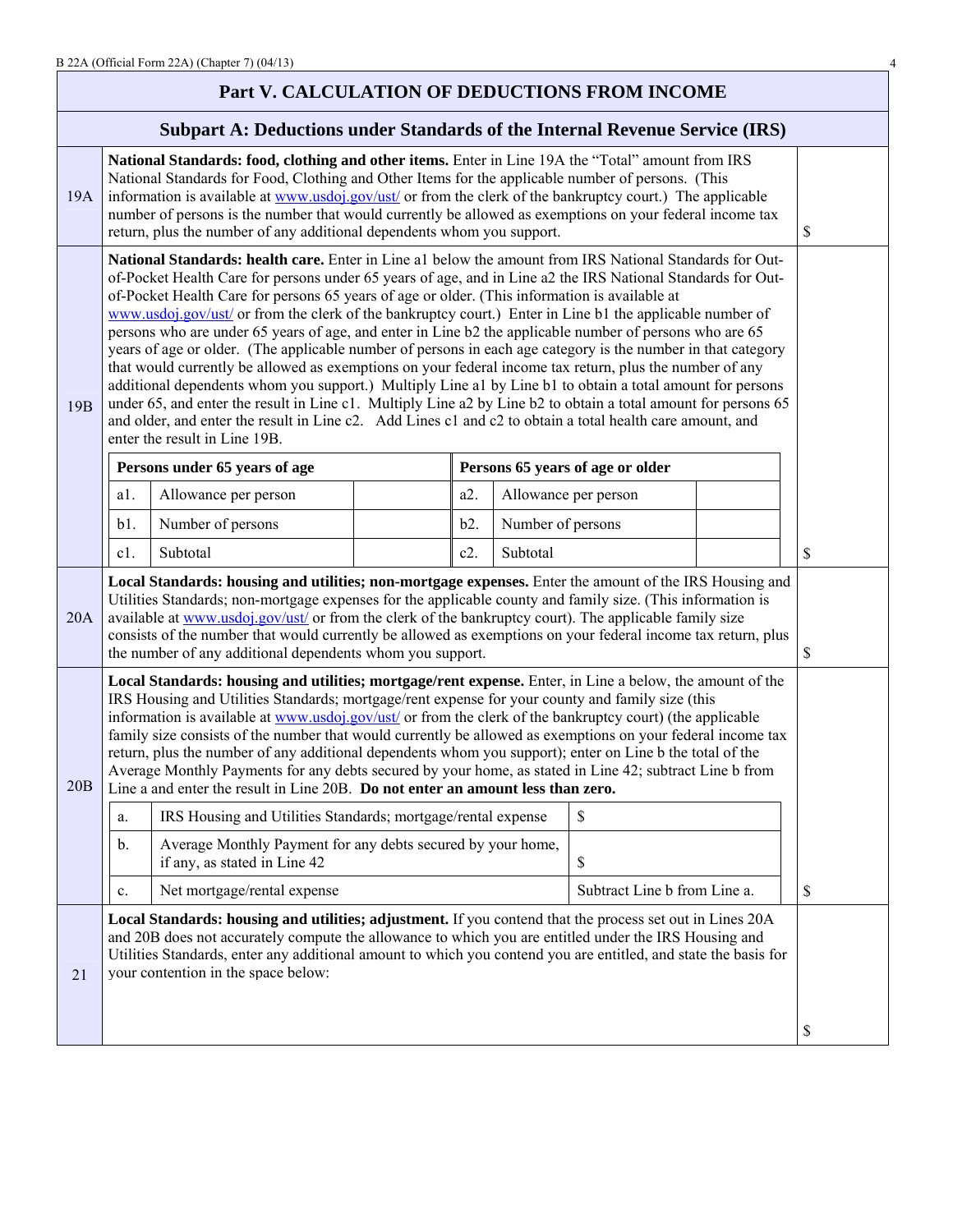|     |                                                                                                                                                                                                                                                                                                                                                                                                                                                                                       | B 22A (Official Form 22A) (Chapter 7) (04/13)                                                                                                                                                                                                                                                                                                                                                                                                                    |                              |    |  |
|-----|---------------------------------------------------------------------------------------------------------------------------------------------------------------------------------------------------------------------------------------------------------------------------------------------------------------------------------------------------------------------------------------------------------------------------------------------------------------------------------------|------------------------------------------------------------------------------------------------------------------------------------------------------------------------------------------------------------------------------------------------------------------------------------------------------------------------------------------------------------------------------------------------------------------------------------------------------------------|------------------------------|----|--|
|     |                                                                                                                                                                                                                                                                                                                                                                                                                                                                                       | Local Standards: transportation; vehicle operation/public transportation expense. You are entitled to<br>an expense allowance in this category regardless of whether you pay the expenses of operating a vehicle and<br>regardless of whether you use public transportation.                                                                                                                                                                                     |                              |    |  |
| 22A |                                                                                                                                                                                                                                                                                                                                                                                                                                                                                       | Check the number of vehicles for which you pay the operating expenses or for which the operating expenses<br>are included as a contribution to your household expenses in Line 8.<br>$\Box$ 0 $\Box$ 1 $\Box$ 2 or more.                                                                                                                                                                                                                                         |                              |    |  |
|     |                                                                                                                                                                                                                                                                                                                                                                                                                                                                                       | If you checked 0, enter on Line 22A the "Public Transportation" amount from IRS Local Standards:<br>Transportation. If you checked 1 or 2 or more, enter on Line 22A the "Operating Costs" amount from IRS<br>Local Standards: Transportation for the applicable number of vehicles in the applicable Metropolitan<br>Statistical Area or Census Region. (These amounts are available at www.usdoj.gov/ust/ or from the clerk of<br>the bankruptcy court.)<br>\$ |                              |    |  |
| 22B | Local Standards: transportation; additional public transportation expense. If you pay the operating<br>expenses for a vehicle and also use public transportation, and you contend that you are entitled to an<br>additional deduction for your public transportation expenses, enter on Line 22B the "Public Transportation"<br>amount from IRS Local Standards: Transportation. (This amount is available at www.usdoj.gov/ust/ or from<br>the clerk of the bankruptcy court.)<br>\$ |                                                                                                                                                                                                                                                                                                                                                                                                                                                                  |                              |    |  |
|     | Local Standards: transportation ownership/lease expense; Vehicle 1. Check the number of vehicles for<br>which you claim an ownership/lease expense. (You may not claim an ownership/lease expense for more than<br>two vehicles.)<br>$\Box$ 1 $\Box$ 2 or more.                                                                                                                                                                                                                       |                                                                                                                                                                                                                                                                                                                                                                                                                                                                  |                              |    |  |
| 23  | Enter, in Line a below, the "Ownership Costs" for "One Car" from the IRS Local Standards: Transportation<br>(available at www.usdoj.gov/ust/ or from the clerk of the bankruptcy court); enter in Line b the total of the<br>Average Monthly Payments for any debts secured by Vehicle 1, as stated in Line 42; subtract Line b from<br>Line a and enter the result in Line 23. Do not enter an amount less than zero.                                                                |                                                                                                                                                                                                                                                                                                                                                                                                                                                                  |                              |    |  |
|     | a.                                                                                                                                                                                                                                                                                                                                                                                                                                                                                    | IRS Transportation Standards, Ownership Costs                                                                                                                                                                                                                                                                                                                                                                                                                    | \$                           |    |  |
|     | $b$ .                                                                                                                                                                                                                                                                                                                                                                                                                                                                                 | Average Monthly Payment for any debts secured by Vehicle 1,<br>as stated in Line 42                                                                                                                                                                                                                                                                                                                                                                              | \$                           |    |  |
|     | $\mathbf{c}$ .                                                                                                                                                                                                                                                                                                                                                                                                                                                                        | Net ownership/lease expense for Vehicle 1                                                                                                                                                                                                                                                                                                                                                                                                                        | Subtract Line b from Line a. | \$ |  |
|     |                                                                                                                                                                                                                                                                                                                                                                                                                                                                                       | Local Standards: transportation ownership/lease expense; Vehicle 2. Complete this Line only if you<br>checked the "2 or more" Box in Line 23.                                                                                                                                                                                                                                                                                                                    |                              |    |  |
| 24  |                                                                                                                                                                                                                                                                                                                                                                                                                                                                                       | Enter, in Line a below, the "Ownership Costs" for "One Car" from the IRS Local Standards: Transportation<br>(available at www.usdoj.gov/ust/ or from the clerk of the bankruptcy court); enter in Line b the total of the<br>Average Monthly Payments for any debts secured by Vehicle 2, as stated in Line 42; subtract Line b from<br>Line a and enter the result in Line 24. Do not enter an amount less than zero.                                           |                              |    |  |
|     | a.                                                                                                                                                                                                                                                                                                                                                                                                                                                                                    | IRS Transportation Standards, Ownership Costs                                                                                                                                                                                                                                                                                                                                                                                                                    | \$                           |    |  |
|     | $\mathbf b$ .                                                                                                                                                                                                                                                                                                                                                                                                                                                                         | Average Monthly Payment for any debts secured by Vehicle 2,<br>as stated in Line 42                                                                                                                                                                                                                                                                                                                                                                              | \$                           |    |  |
|     | $\mathbf{c}.$                                                                                                                                                                                                                                                                                                                                                                                                                                                                         | Net ownership/lease expense for Vehicle 2                                                                                                                                                                                                                                                                                                                                                                                                                        | Subtract Line b from Line a. | \$ |  |
| 25  | Other Necessary Expenses: taxes. Enter the total average monthly expense that you actually incur for all<br>federal, state and local taxes, other than real estate and sales taxes, such as income taxes, self-employment<br>taxes, social-security taxes, and Medicare taxes. Do not include real estate or sales taxes.<br>\$                                                                                                                                                       |                                                                                                                                                                                                                                                                                                                                                                                                                                                                  |                              |    |  |
| 26  | Other Necessary Expenses: involuntary deductions for employment. Enter the total average monthly<br>payroll deductions that are required for your employment, such as retirement contributions, union dues, and<br>uniform costs. Do not include discretionary amounts, such as voluntary 401(k) contributions.<br>\$                                                                                                                                                                 |                                                                                                                                                                                                                                                                                                                                                                                                                                                                  |                              |    |  |
| 27  |                                                                                                                                                                                                                                                                                                                                                                                                                                                                                       | Other Necessary Expenses: life insurance. Enter total average monthly premiums that you actually pay for<br>term life insurance for yourself. Do not include premiums for insurance on your dependents, for whole<br>life or for any other form of insurance.                                                                                                                                                                                                    |                              | \$ |  |
| 28  |                                                                                                                                                                                                                                                                                                                                                                                                                                                                                       | Other Necessary Expenses: court-ordered payments. Enter the total monthly amount that you are<br>required to pay pursuant to the order of a court or administrative agency, such as spousal or child support<br>payments. Do not include payments on past due obligations included in Line 44.                                                                                                                                                                   |                              | \$ |  |
|     |                                                                                                                                                                                                                                                                                                                                                                                                                                                                                       |                                                                                                                                                                                                                                                                                                                                                                                                                                                                  |                              |    |  |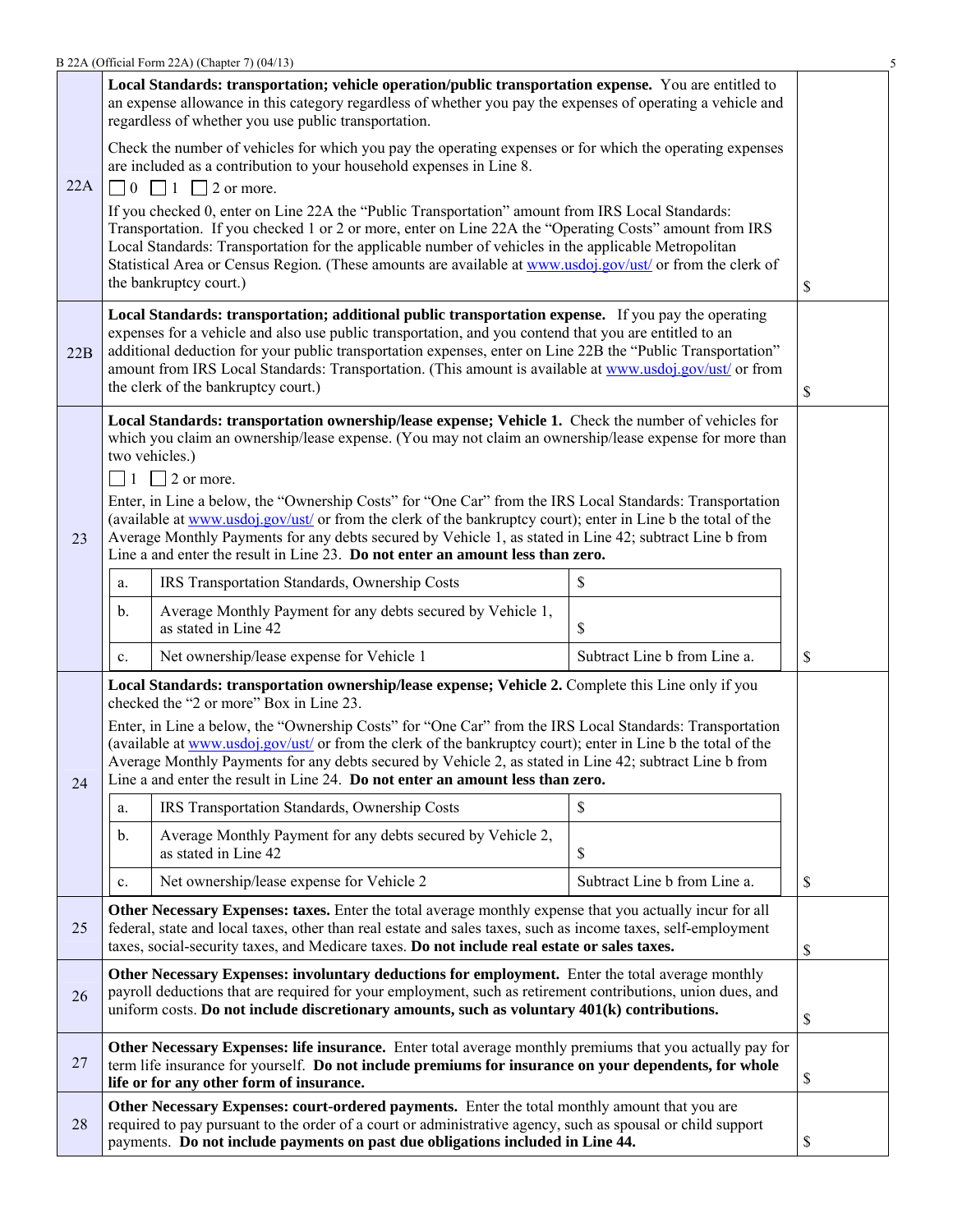|                                                                                                                                                                                                                                                                                                                                                                                                                                                  |                                                                                                                                                                                                                                                                                                                                                                                          | B 22A (Official Form 22A) (Chapter 7) (04/13)                                                                                                                                                                                                                                                                                                                                                                                                                                                                  |    |  |               |  |
|--------------------------------------------------------------------------------------------------------------------------------------------------------------------------------------------------------------------------------------------------------------------------------------------------------------------------------------------------------------------------------------------------------------------------------------------------|------------------------------------------------------------------------------------------------------------------------------------------------------------------------------------------------------------------------------------------------------------------------------------------------------------------------------------------------------------------------------------------|----------------------------------------------------------------------------------------------------------------------------------------------------------------------------------------------------------------------------------------------------------------------------------------------------------------------------------------------------------------------------------------------------------------------------------------------------------------------------------------------------------------|----|--|---------------|--|
| 29                                                                                                                                                                                                                                                                                                                                                                                                                                               |                                                                                                                                                                                                                                                                                                                                                                                          | Other Necessary Expenses: education for employment or for a physically or mentally challenged child.<br>Enter the total average monthly amount that you actually expend for education that is a condition of<br>employment and for education that is required for a physically or mentally challenged dependent child for<br>whom no public education providing similar services is available.                                                                                                                 |    |  | <sup>\$</sup> |  |
| Other Necessary Expenses: childcare. Enter the total average monthly amount that you actually expend on<br>childcare—such as baby-sitting, day care, nursery and preschool. Do not include other educational<br>30<br>payments.                                                                                                                                                                                                                  |                                                                                                                                                                                                                                                                                                                                                                                          |                                                                                                                                                                                                                                                                                                                                                                                                                                                                                                                |    |  | \$            |  |
| Other Necessary Expenses: health care. Enter the total average monthly amount that you actually expend<br>on health care that is required for the health and welfare of yourself or your dependents, that is not<br>31<br>reimbursed by insurance or paid by a health savings account, and that is in excess of the amount entered in<br>Line 19B. Do not include payments for health insurance or health savings accounts listed in Line 34.    |                                                                                                                                                                                                                                                                                                                                                                                          |                                                                                                                                                                                                                                                                                                                                                                                                                                                                                                                |    |  | \$            |  |
| Other Necessary Expenses: telecommunication services. Enter the total average monthly amount that you<br>actually pay for telecommunication services other than your basic home telephone and cell phone service—<br>32<br>such as pagers, call waiting, caller id, special long distance, or internet service—to the extent necessary for<br>your health and welfare or that of your dependents. Do not include any amount previously deducted. |                                                                                                                                                                                                                                                                                                                                                                                          |                                                                                                                                                                                                                                                                                                                                                                                                                                                                                                                |    |  | S             |  |
| 33                                                                                                                                                                                                                                                                                                                                                                                                                                               | Total Expenses Allowed under IRS Standards. Enter the total of Lines 19 through 32.                                                                                                                                                                                                                                                                                                      |                                                                                                                                                                                                                                                                                                                                                                                                                                                                                                                |    |  |               |  |
|                                                                                                                                                                                                                                                                                                                                                                                                                                                  |                                                                                                                                                                                                                                                                                                                                                                                          | <b>Subpart B: Additional Living Expense Deductions</b>                                                                                                                                                                                                                                                                                                                                                                                                                                                         |    |  |               |  |
|                                                                                                                                                                                                                                                                                                                                                                                                                                                  |                                                                                                                                                                                                                                                                                                                                                                                          | Note: Do not include any expenses that you have listed in Lines 19-32                                                                                                                                                                                                                                                                                                                                                                                                                                          |    |  |               |  |
|                                                                                                                                                                                                                                                                                                                                                                                                                                                  | Health Insurance, Disability Insurance, and Health Savings Account Expenses. List the monthly<br>expenses in the categories set out in lines a-c below that are reasonably necessary for yourself, your spouse,<br>or your dependents.                                                                                                                                                   |                                                                                                                                                                                                                                                                                                                                                                                                                                                                                                                |    |  |               |  |
|                                                                                                                                                                                                                                                                                                                                                                                                                                                  | a.                                                                                                                                                                                                                                                                                                                                                                                       | Health Insurance                                                                                                                                                                                                                                                                                                                                                                                                                                                                                               | \$ |  |               |  |
| 34                                                                                                                                                                                                                                                                                                                                                                                                                                               | b.                                                                                                                                                                                                                                                                                                                                                                                       | Disability Insurance                                                                                                                                                                                                                                                                                                                                                                                                                                                                                           | \$ |  |               |  |
|                                                                                                                                                                                                                                                                                                                                                                                                                                                  | c.                                                                                                                                                                                                                                                                                                                                                                                       | <b>Health Savings Account</b>                                                                                                                                                                                                                                                                                                                                                                                                                                                                                  | \$ |  |               |  |
|                                                                                                                                                                                                                                                                                                                                                                                                                                                  |                                                                                                                                                                                                                                                                                                                                                                                          | Total and enter on Line 34                                                                                                                                                                                                                                                                                                                                                                                                                                                                                     |    |  | <sup>\$</sup> |  |
|                                                                                                                                                                                                                                                                                                                                                                                                                                                  | If you do not actually expend this total amount, state your actual total average monthly expenditures in the<br>space below:<br>S                                                                                                                                                                                                                                                        |                                                                                                                                                                                                                                                                                                                                                                                                                                                                                                                |    |  |               |  |
| 35                                                                                                                                                                                                                                                                                                                                                                                                                                               | Continued contributions to the care of household or family members. Enter the total average actual<br>monthly expenses that you will continue to pay for the reasonable and necessary care and support of an<br>elderly, chronically ill, or disabled member of your household or member of your immediate family who is<br>unable to pay for such expenses.<br>\$                       |                                                                                                                                                                                                                                                                                                                                                                                                                                                                                                                |    |  |               |  |
| 36                                                                                                                                                                                                                                                                                                                                                                                                                                               | Protection against family violence. Enter the total average reasonably necessary monthly expenses that you<br>actually incurred to maintain the safety of your family under the Family Violence Prevention and Services<br>Act or other applicable federal law. The nature of these expenses is required to be kept confidential by the<br>\$<br>court.                                  |                                                                                                                                                                                                                                                                                                                                                                                                                                                                                                                |    |  |               |  |
| 37                                                                                                                                                                                                                                                                                                                                                                                                                                               | Home energy costs. Enter the total average monthly amount, in excess of the allowance specified by IRS<br>Local Standards for Housing and Utilities, that you actually expend for home energy costs. You must<br>provide your case trustee with documentation of your actual expenses, and you must demonstrate that<br>the additional amount claimed is reasonable and necessary.<br>\$ |                                                                                                                                                                                                                                                                                                                                                                                                                                                                                                                |    |  |               |  |
| 38                                                                                                                                                                                                                                                                                                                                                                                                                                               |                                                                                                                                                                                                                                                                                                                                                                                          | Education expenses for dependent children less than 18. Enter the total average monthly expenses that<br>you actually incur, not to exceed \$156.25* per child, for attendance at a private or public elementary or<br>secondary school by your dependent children less than 18 years of age. You must provide your case trustee<br>with documentation of your actual expenses, and you must explain why the amount claimed is<br>reasonable and necessary and not already accounted for in the IRS Standards. |    |  | \$            |  |

\**Amount subject to adjustment on 4/01/16, and every three years thereafter with respect to cases commenced on or after the date of adjustment.*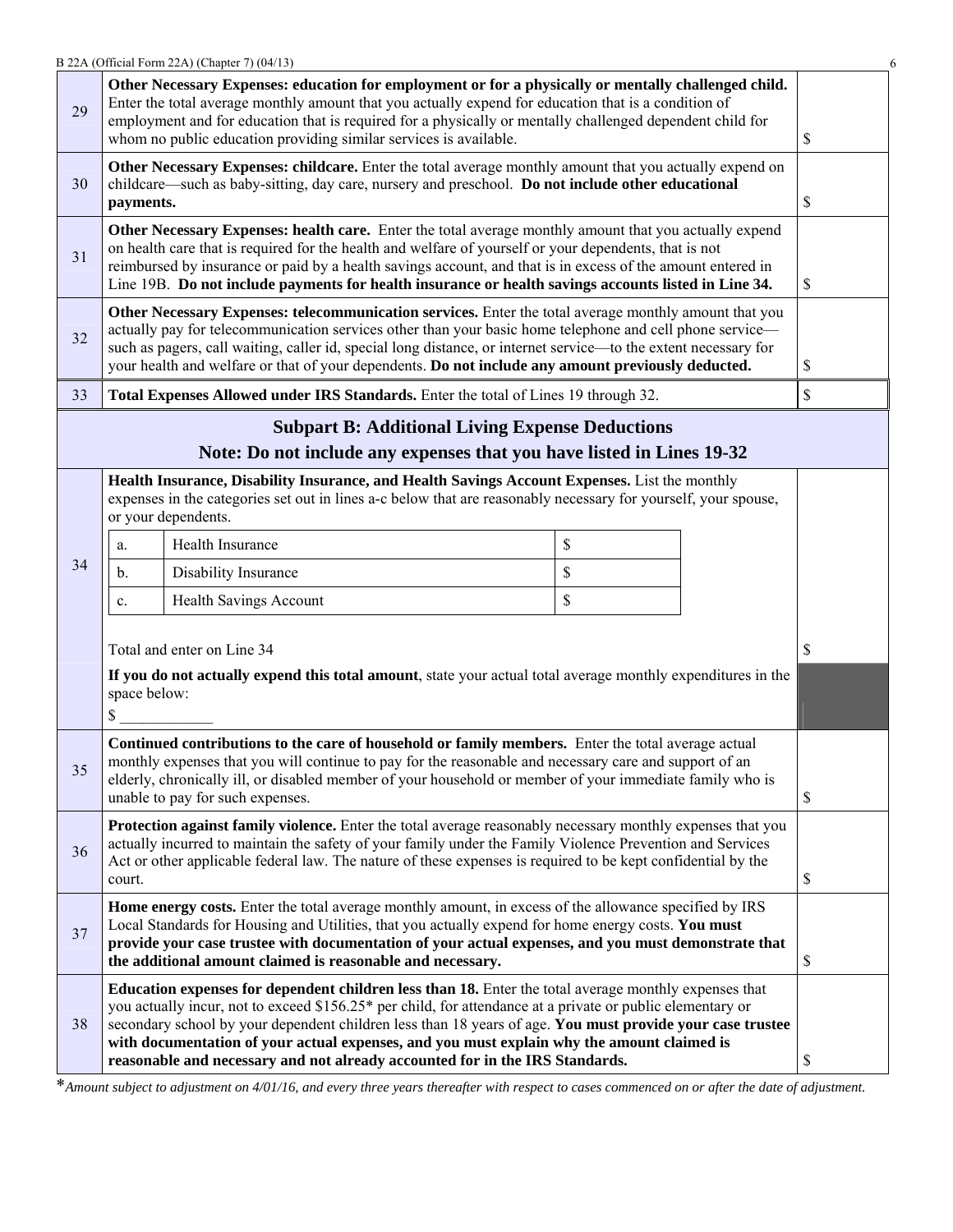|    |                                                                                                                                                                                                                                                                                                                                                                                                                                                                                   | B 22A (Official Form 22A) (Chapter 7) (04/13) |                                                                                                                                                                                                                                                                                                                                                                                                                                                                                                                                                                                                                                                                                                   |                                 |                                                |    |
|----|-----------------------------------------------------------------------------------------------------------------------------------------------------------------------------------------------------------------------------------------------------------------------------------------------------------------------------------------------------------------------------------------------------------------------------------------------------------------------------------|-----------------------------------------------|---------------------------------------------------------------------------------------------------------------------------------------------------------------------------------------------------------------------------------------------------------------------------------------------------------------------------------------------------------------------------------------------------------------------------------------------------------------------------------------------------------------------------------------------------------------------------------------------------------------------------------------------------------------------------------------------------|---------------------------------|------------------------------------------------|----|
| 39 | Additional food and clothing expense. Enter the total average monthly amount by which your food and<br>clothing expenses exceed the combined allowances for food and clothing (apparel and services) in the IRS<br>National Standards, not to exceed 5% of those combined allowances. (This information is available at<br>www.usdoj.gov/ust/ or from the clerk of the bankruptcy court.) You must demonstrate that the additional<br>amount claimed is reasonable and necessary. |                                               |                                                                                                                                                                                                                                                                                                                                                                                                                                                                                                                                                                                                                                                                                                   |                                 |                                                | \$ |
| 40 |                                                                                                                                                                                                                                                                                                                                                                                                                                                                                   |                                               | Continued charitable contributions. Enter the amount that you will continue to contribute in the form of<br>cash or financial instruments to a charitable organization as defined in 26 U.S.C. § 170(c)(1)-(2).                                                                                                                                                                                                                                                                                                                                                                                                                                                                                   |                                 |                                                | \$ |
| 41 |                                                                                                                                                                                                                                                                                                                                                                                                                                                                                   |                                               | Total Additional Expense Deductions under § 707(b). Enter the total of Lines 34 through 40                                                                                                                                                                                                                                                                                                                                                                                                                                                                                                                                                                                                        |                                 |                                                | \$ |
|    |                                                                                                                                                                                                                                                                                                                                                                                                                                                                                   |                                               | <b>Subpart C: Deductions for Debt Payment</b>                                                                                                                                                                                                                                                                                                                                                                                                                                                                                                                                                                                                                                                     |                                 |                                                |    |
|    |                                                                                                                                                                                                                                                                                                                                                                                                                                                                                   |                                               | Future payments on secured claims. For each of your debts that is secured by an interest in property that<br>you own, list the name of the creditor, identify the property securing the debt, state the Average Monthly<br>Payment, and check whether the payment includes taxes or insurance. The Average Monthly Payment is the<br>total of all amounts scheduled as contractually due to each Secured Creditor in the 60 months following the<br>filing of the bankruptcy case, divided by 60. If necessary, list additional entries on a separate page. Enter<br>the total of the Average Monthly Payments on Line 42.                                                                        |                                 |                                                |    |
| 42 |                                                                                                                                                                                                                                                                                                                                                                                                                                                                                   | Name of<br>Creditor                           | Property Securing the Debt                                                                                                                                                                                                                                                                                                                                                                                                                                                                                                                                                                                                                                                                        | Average<br>Monthly<br>Payment   | Does payment<br>include taxes<br>or insurance? |    |
|    | a.                                                                                                                                                                                                                                                                                                                                                                                                                                                                                |                                               |                                                                                                                                                                                                                                                                                                                                                                                                                                                                                                                                                                                                                                                                                                   | \$                              | $\Box$ yes $\Box$ no                           |    |
|    | b.                                                                                                                                                                                                                                                                                                                                                                                                                                                                                |                                               |                                                                                                                                                                                                                                                                                                                                                                                                                                                                                                                                                                                                                                                                                                   | \$                              | $\Box$ yes $\Box$ no                           |    |
|    | c.                                                                                                                                                                                                                                                                                                                                                                                                                                                                                |                                               |                                                                                                                                                                                                                                                                                                                                                                                                                                                                                                                                                                                                                                                                                                   | \$                              | $\Box$ yes $\Box$ no                           |    |
|    |                                                                                                                                                                                                                                                                                                                                                                                                                                                                                   |                                               |                                                                                                                                                                                                                                                                                                                                                                                                                                                                                                                                                                                                                                                                                                   | Total: Add<br>Lines a, b and c. |                                                | \$ |
| 43 | page.                                                                                                                                                                                                                                                                                                                                                                                                                                                                             | Name of                                       | Other payments on secured claims. If any of debts listed in Line 42 are secured by your primary<br>residence, a motor vehicle, or other property necessary for your support or the support of your dependents,<br>you may include in your deduction 1/60th of any amount (the "cure amount") that you must pay the creditor<br>in addition to the payments listed in Line 42, in order to maintain possession of the property. The cure<br>amount would include any sums in default that must be paid in order to avoid repossession or foreclosure.<br>List and total any such amounts in the following chart. If necessary, list additional entries on a separate<br>Property Securing the Debt | 1/60th of the Cure Amount       |                                                |    |
|    |                                                                                                                                                                                                                                                                                                                                                                                                                                                                                   | Creditor                                      |                                                                                                                                                                                                                                                                                                                                                                                                                                                                                                                                                                                                                                                                                                   |                                 |                                                |    |
|    | a.                                                                                                                                                                                                                                                                                                                                                                                                                                                                                |                                               |                                                                                                                                                                                                                                                                                                                                                                                                                                                                                                                                                                                                                                                                                                   | \$                              |                                                |    |
|    | $b$ .                                                                                                                                                                                                                                                                                                                                                                                                                                                                             |                                               |                                                                                                                                                                                                                                                                                                                                                                                                                                                                                                                                                                                                                                                                                                   | \$                              |                                                |    |
|    | $c_{\cdot}$                                                                                                                                                                                                                                                                                                                                                                                                                                                                       |                                               |                                                                                                                                                                                                                                                                                                                                                                                                                                                                                                                                                                                                                                                                                                   | \$                              |                                                |    |
|    |                                                                                                                                                                                                                                                                                                                                                                                                                                                                                   |                                               |                                                                                                                                                                                                                                                                                                                                                                                                                                                                                                                                                                                                                                                                                                   | Total: Add Lines a, b and c     |                                                | S  |
| 44 |                                                                                                                                                                                                                                                                                                                                                                                                                                                                                   |                                               | Payments on prepetition priority claims. Enter the total amount, divided by 60, of all priority claims, such<br>as priority tax, child support and alimony claims, for which you were liable at the time of your bankruptcy<br>filing. Do not include current obligations, such as those set out in Line 28.                                                                                                                                                                                                                                                                                                                                                                                      |                                 |                                                | \$ |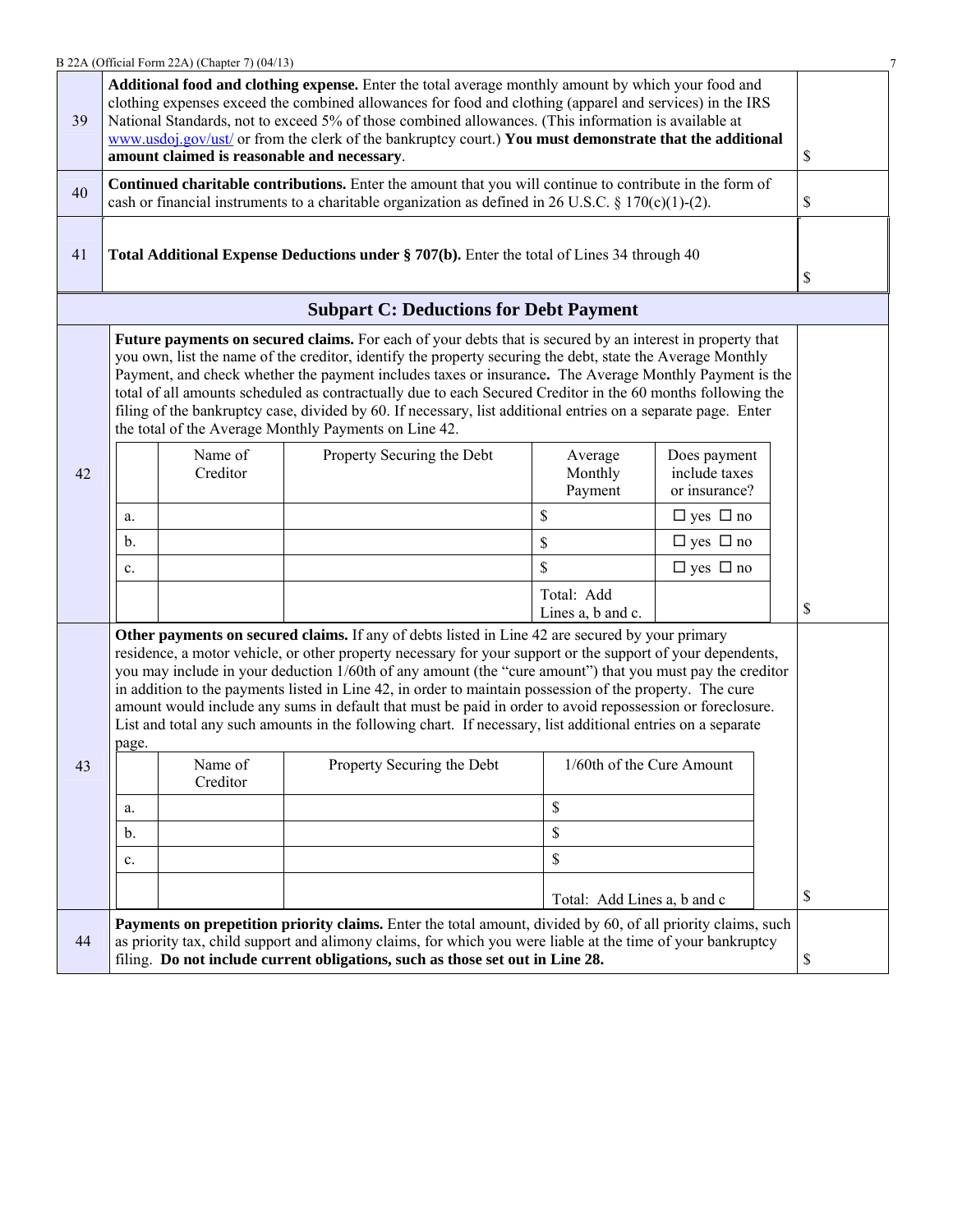|    | <b>Chapter 13 administrative expenses.</b> If you are eligible to file a case under chapter 13, complete the<br>following chart, multiply the amount in line a by the amount in line b, and enter the resulting administrative<br>expense.                             |                                                                                                                                                                                                                                                                                                                                                                                                                                                       |                                         |                    |  |  |  |  |
|----|------------------------------------------------------------------------------------------------------------------------------------------------------------------------------------------------------------------------------------------------------------------------|-------------------------------------------------------------------------------------------------------------------------------------------------------------------------------------------------------------------------------------------------------------------------------------------------------------------------------------------------------------------------------------------------------------------------------------------------------|-----------------------------------------|--------------------|--|--|--|--|
|    | a.                                                                                                                                                                                                                                                                     | Projected average monthly chapter 13 plan payment.                                                                                                                                                                                                                                                                                                                                                                                                    | \$                                      |                    |  |  |  |  |
| 45 | $\mathbf{b}$ .                                                                                                                                                                                                                                                         | Current multiplier for your district as determined under schedules issued<br>by the Executive Office for United States Trustees. (This information is<br>available at www.usdoj.gov/ust/ or from the clerk of the bankruptcy<br>court.)                                                                                                                                                                                                               | $\mathbf X$                             |                    |  |  |  |  |
|    | $\mathbf{c}$ .                                                                                                                                                                                                                                                         | Average monthly administrative expense of chapter 13 case                                                                                                                                                                                                                                                                                                                                                                                             | <b>Total: Multiply Lines</b><br>a and b | \$                 |  |  |  |  |
| 46 |                                                                                                                                                                                                                                                                        | Total Deductions for Debt Payment. Enter the total of Lines 42 through 45.                                                                                                                                                                                                                                                                                                                                                                            |                                         | \$                 |  |  |  |  |
|    |                                                                                                                                                                                                                                                                        | <b>Subpart D: Total Deductions from Income</b>                                                                                                                                                                                                                                                                                                                                                                                                        |                                         |                    |  |  |  |  |
| 47 |                                                                                                                                                                                                                                                                        | Total of all deductions allowed under $\S 707(b)(2)$ . Enter the total of Lines 33, 41, and 46.                                                                                                                                                                                                                                                                                                                                                       |                                         | \$                 |  |  |  |  |
|    |                                                                                                                                                                                                                                                                        | Part VI. DETERMINATION OF § 707(b)(2) PRESUMPTION                                                                                                                                                                                                                                                                                                                                                                                                     |                                         |                    |  |  |  |  |
| 48 | \$<br>Enter the amount from Line 18 (Current monthly income for $\S 707(b)(2)$ )                                                                                                                                                                                       |                                                                                                                                                                                                                                                                                                                                                                                                                                                       |                                         |                    |  |  |  |  |
| 49 |                                                                                                                                                                                                                                                                        | Enter the amount from Line 47 (Total of all deductions allowed under $\S 707(b)(2)$ )                                                                                                                                                                                                                                                                                                                                                                 |                                         | \$                 |  |  |  |  |
| 50 |                                                                                                                                                                                                                                                                        | Monthly disposable income under $\S 707(b)(2)$ . Subtract Line 49 from Line 48 and enter the result                                                                                                                                                                                                                                                                                                                                                   |                                         | \$                 |  |  |  |  |
| 51 | 60-month disposable income under $\S 707(b)(2)$ . Multiply the amount in Line 50 by the number 60 and<br>\$<br>enter the result.                                                                                                                                       |                                                                                                                                                                                                                                                                                                                                                                                                                                                       |                                         |                    |  |  |  |  |
|    |                                                                                                                                                                                                                                                                        | Initial presumption determination. Check the applicable box and proceed as directed.                                                                                                                                                                                                                                                                                                                                                                  |                                         |                    |  |  |  |  |
|    |                                                                                                                                                                                                                                                                        | The amount on Line 51 is less than \$7,475*. Check the box for "The presumption does not arise" at the top of page 1<br>of this statement, and complete the verification in Part VIII. Do not complete the remainder of Part VI.                                                                                                                                                                                                                      |                                         |                    |  |  |  |  |
| 52 | The amount set forth on Line 51 is more than \$12,475*. Check the box for "The presumption arises" at the top of<br>page 1 of this statement, and complete the verification in Part VIII. You may also complete Part VII. Do not complete<br>the remainder of Part VI. |                                                                                                                                                                                                                                                                                                                                                                                                                                                       |                                         |                    |  |  |  |  |
|    |                                                                                                                                                                                                                                                                        | The amount on Line 51 is at least \$7,475*, but not more than \$12,475*. Complete the remainder of Part VI (Lines<br>53 through 55).                                                                                                                                                                                                                                                                                                                  |                                         |                    |  |  |  |  |
| 53 |                                                                                                                                                                                                                                                                        | Enter the amount of your total non-priority unsecured debt                                                                                                                                                                                                                                                                                                                                                                                            |                                         | \$                 |  |  |  |  |
| 54 |                                                                                                                                                                                                                                                                        | Threshold debt payment amount. Multiply the amount in Line 53 by the number 0.25 and enter the result.                                                                                                                                                                                                                                                                                                                                                |                                         | $\mathbf{\hat{z}}$ |  |  |  |  |
|    |                                                                                                                                                                                                                                                                        | Secondary presumption determination. Check the applicable box and proceed as directed.                                                                                                                                                                                                                                                                                                                                                                |                                         |                    |  |  |  |  |
| 55 | The amount on Line 51 is less than the amount on Line 54. Check the box for "The presumption does not arise" at<br>the top of page 1 of this statement, and complete the verification in Part VIII.                                                                    |                                                                                                                                                                                                                                                                                                                                                                                                                                                       |                                         |                    |  |  |  |  |
|    | The amount on Line 51 is equal to or greater than the amount on Line 54. Check the box for "The presumption"<br>arises" at the top of page 1 of this statement, and complete the verification in Part VIII. You may also complete Part<br>VII.                         |                                                                                                                                                                                                                                                                                                                                                                                                                                                       |                                         |                    |  |  |  |  |
|    |                                                                                                                                                                                                                                                                        | Part VII: ADDITIONAL EXPENSE CLAIMS                                                                                                                                                                                                                                                                                                                                                                                                                   |                                         |                    |  |  |  |  |
|    |                                                                                                                                                                                                                                                                        | Other Expenses. List and describe any monthly expenses, not otherwise stated in this form, that are required for the health<br>and welfare of you and your family and that you contend should be an additional deduction from your current monthly<br>income under $\S 707(b)(2)(A)(ii)(I)$ . If necessary, list additional sources on a separate page. All figures should reflect your<br>average monthly expense for each item. Total the expenses. |                                         |                    |  |  |  |  |
| 56 |                                                                                                                                                                                                                                                                        | <b>Expense Description</b>                                                                                                                                                                                                                                                                                                                                                                                                                            | Monthly Amount                          |                    |  |  |  |  |
|    | a.<br>$\mathbf b$ .                                                                                                                                                                                                                                                    |                                                                                                                                                                                                                                                                                                                                                                                                                                                       | \$<br>\$                                |                    |  |  |  |  |
|    | c.                                                                                                                                                                                                                                                                     |                                                                                                                                                                                                                                                                                                                                                                                                                                                       | \$                                      |                    |  |  |  |  |
|    |                                                                                                                                                                                                                                                                        | Total: Add Lines a, b and c                                                                                                                                                                                                                                                                                                                                                                                                                           | \$                                      |                    |  |  |  |  |

\**Amounts are subject to adjustment on 4/01/16, and every three years thereafter with respect to cases commenced on or after the date of adjustment.*